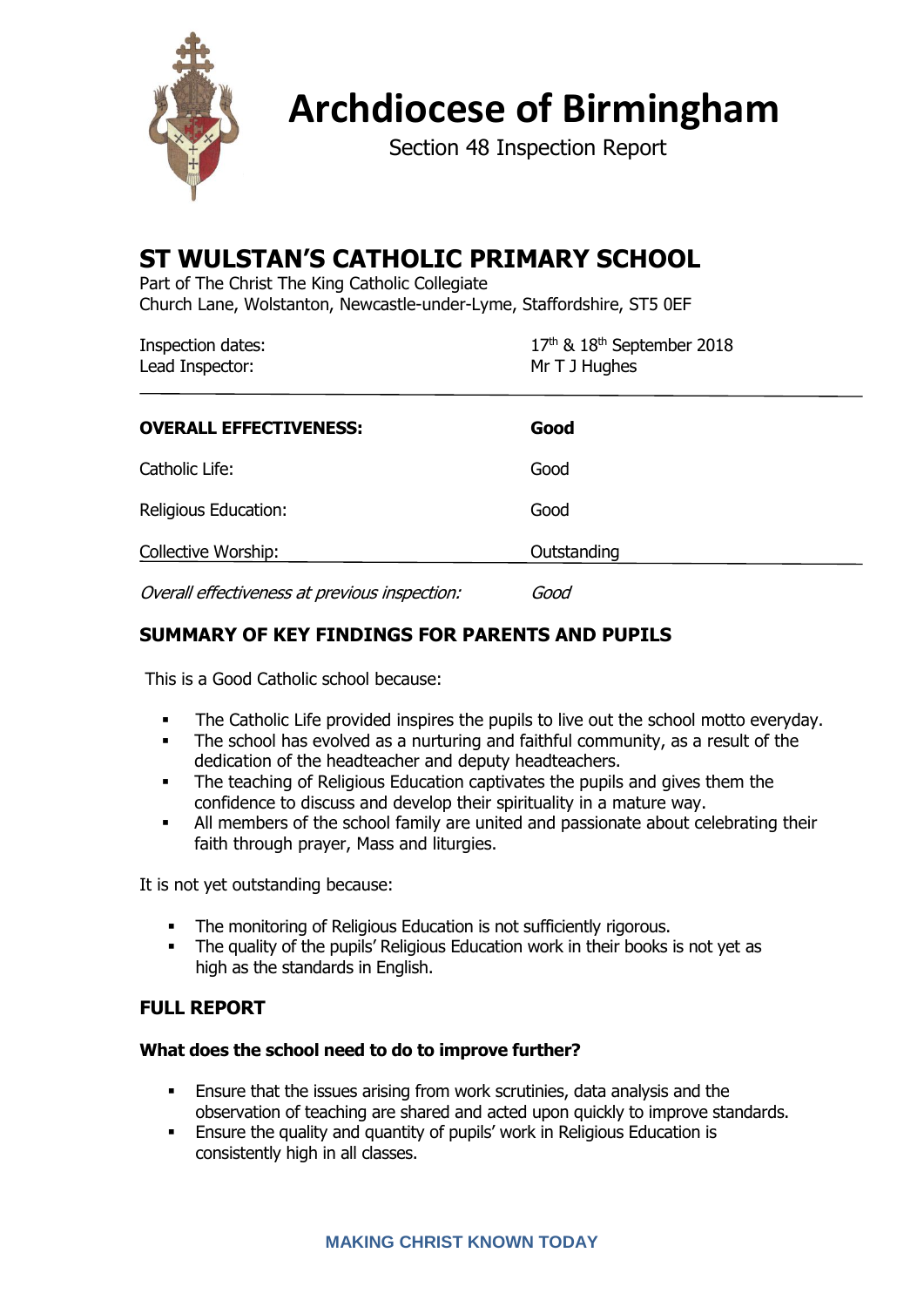# **THE CATHOLIC LIFE OF THE SCHOOL**

| The quality of the Catholic Life of the school.                                                                   | Good        |
|-------------------------------------------------------------------------------------------------------------------|-------------|
| The extent to which pupils contribute to and benefit from the Catholic<br>Life of the school.                     | Outstanding |
| The quality of provision for the Catholic Life of the school.                                                     | Good        |
| How well leaders and governors promote, monitor and evaluate the<br>provision of the Catholic Life of the school. | l Good      |

# **The extent to which pupils contribute to and benefit from the Catholic Life of the school.**

# **The quality of provision for the Catholic Life of the school.**

- St Wulstan's Catholic Primary School is united by its motto: Love, learn and share in the light of Jesus
- Every pupil at St Wulstan's Catholic Primary School knows that they are loved, valued and made in the image of God.
- **EXECT** Relationships at all levels are sincere, mutually respectful and provide the platform for success in the pupils' work and play.
- Pupils have become increasingly thoughtful about how faith impacts on their lives.
- When discussing their vocations, pupils speak of every aspect of their lives as being a vocation where God is leading them to a particular person.
- Pupils deeply value the mission of the school and, as a result, relish the opportunities they have to help one another, both in practical and emotional ways. For example, they recognise when another pupil is isolated and will befriend them; equally they will offer support in daily encounters and will assist with the likes of first aid or administration tasks.
- **•** The ethos of the school has a marked impact on the pupils' behaviour. The pupils are very well behaved and keen to share their skills and aspirations with one another. Older pupils act as robust role models, assisting younger members of the school with their learning and play.
- **EXECT** The consistent strength of this very good behaviour has come about from the way the school staff manage the emotional needs of the pupils. Any individuals needing support are always treated with compassion and a recognition of their dignity.
- Pupils have embraced the virtues shared as part of the experience of the Catholic Schools' Pupil Profile (CSPP). They have gradually developed a good understanding of these virtues and can identify what they mean for each of them individually. As a result, pupils are ready to forgive one another and they recognise the different strengths and qualities of all people.
- Pupils are proud that their achievements are helping them grow in the image of God. This is seen in the celebration assembly each week, where pupils are recognised for times when they have demonstrated the CSPP virtues.
- Pupil faith and prayer leaders complement and contribute towards the Catholic Life, ensuring that prayer areas are set up and Mass preparations are in place. They take on responsible roles in promoting the ethos of the school, such as reading during Mass, singing in the choir in church and serving refreshments to the congregation after Mass.
- The pupils play a part in monitoring the Catholic Life of the school. Their recent feedback has indicated that prayer areas are well used, with pupils having the opportunity to develop their spirituality through writing their own prayers.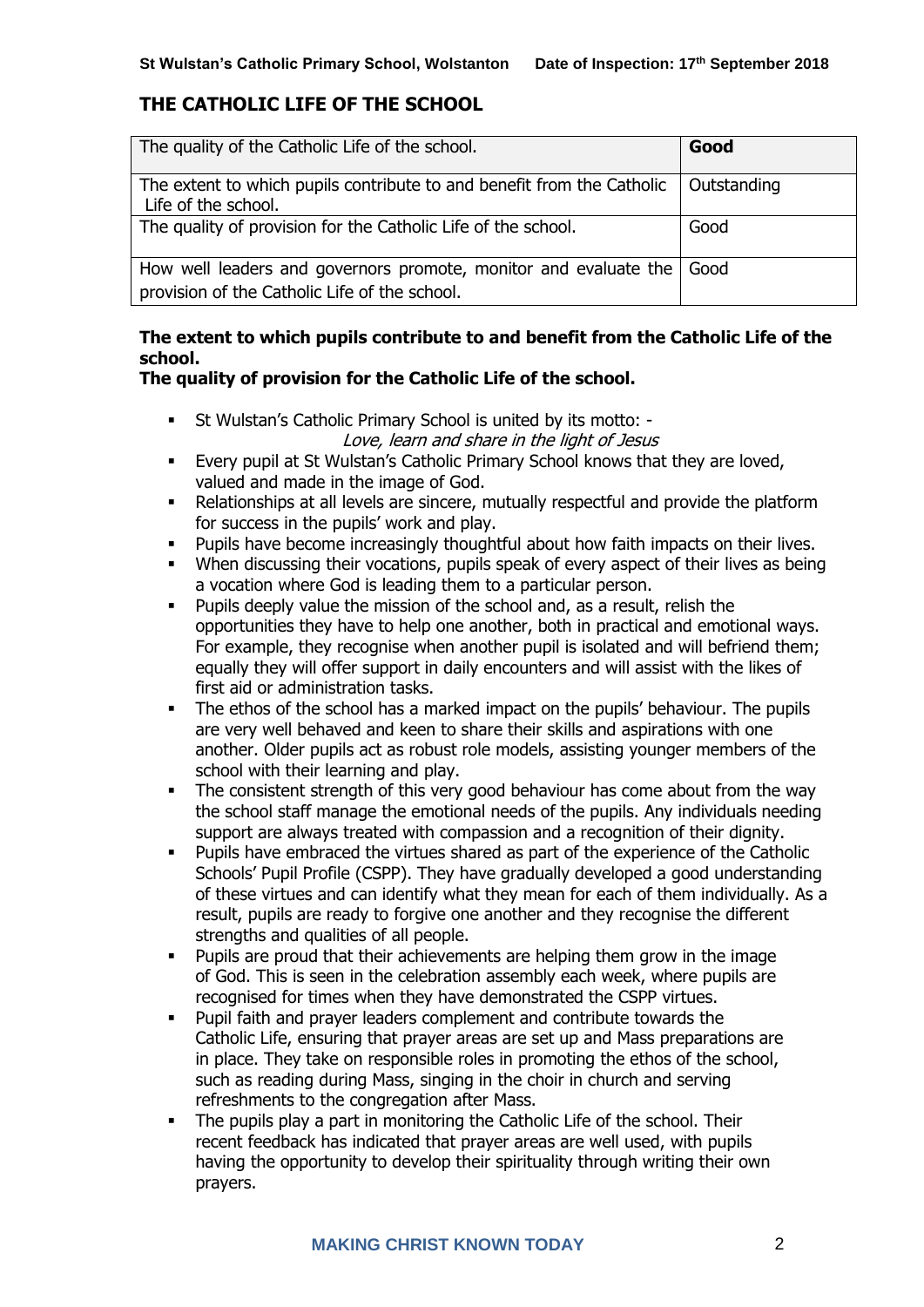- The pupils have developed a strong sense of self awareness and the impact their actions have on others. The working week begins with a Gospel assembly, in which a 'Go Forth' task is presented. The pupils embrace this challenge and then reflect the message of the Gospel throughout the week.
- The journey of faith, experienced by the pupils through sacramental preparation, has had a significant impact on the school. The pupils grow spiritually and appreciate what the parish priest, parishioners and school staff are providing, as part of their preparation for the Sacraments of Reconciliation, First Holy Communion and Confirmation.
- Pupils talk of the sacraments as being 'God's greatest gift to them'.
- The older pupils' perception of being called by God has been heightened by experiencing a vocation day, as part of the Confirmation programme.
- The dedicated school staff ensure that the pupils' best interests are of paramount importance. They design and deliver a broad curriculum, which promotes active learning and in turn supports the formation of faith in each pupil. Creative Fridays have been developed to provide a range of activities that consolidate the Catholic Life by encouraging debate, empathy for others and the recognition of spirituality across all aspects of academic life.
- The school staff are leaders of faith and promoters of the school mission. They influence the very good behaviour of the pupils and support the enrichment of the pupils' faith. Their influence has led to three families and one member of staff being received into the Catholic Church during the past year.
- The school is mindful of the needs of vulnerable pupils and has a mentor to counsel individual pupils with social and emotional needs.
- The staff and pupils have a strong sense of community and support families in need. Regular family conferences support vulnerable families through offering a variety of support options, including Care Club during school holidays or after school, access to foodbanks, uniform banks and close liaison with support workers and other agencies.
- Nurture is provided at lunch and playtime to support vulnerable pupils, enabling them to play alongside others in safe and structured environments. The school is fully inclusive, with a signing teacher providing pupils with signs to support each Monday assembly theme. Signing choir enables hearing impaired pupils to access hymn lyrics. The choir regularly provides high quality singing for school Masses.
- The needs of the staff are also at the heart of the programmes of support offered by the school. Members of staff are given time, training and empathy to help them grow and develop as confident practitioners.
- The school site is undergoing building work to improve accommodation for its growing pupil role. In planning the developments, school leaders are providing an environment that is rich in spirituality. The corridors, classrooms and shared spaces reflect the faith in the school with liturgical artefacts, affirmation of the values and visual evidence of how the school grows as a worshipping community.
- The work and influence of the more recently arrived parish priest is significant in the contribution it makes to the Catholic Life. He has built up the liturgical and social activities to increase the involvement of the pupils and their families. As a result, the pupils are secure and more confident in their faith and in sharing celebrations with their families and the parish.
- The commitment of the headteacher and all staff to the spiritual life of the pupils, both in school and in the parish, is praiseworthy. The headteacher works closely with the parish priest and their shared vision for the consolidation of the Catholic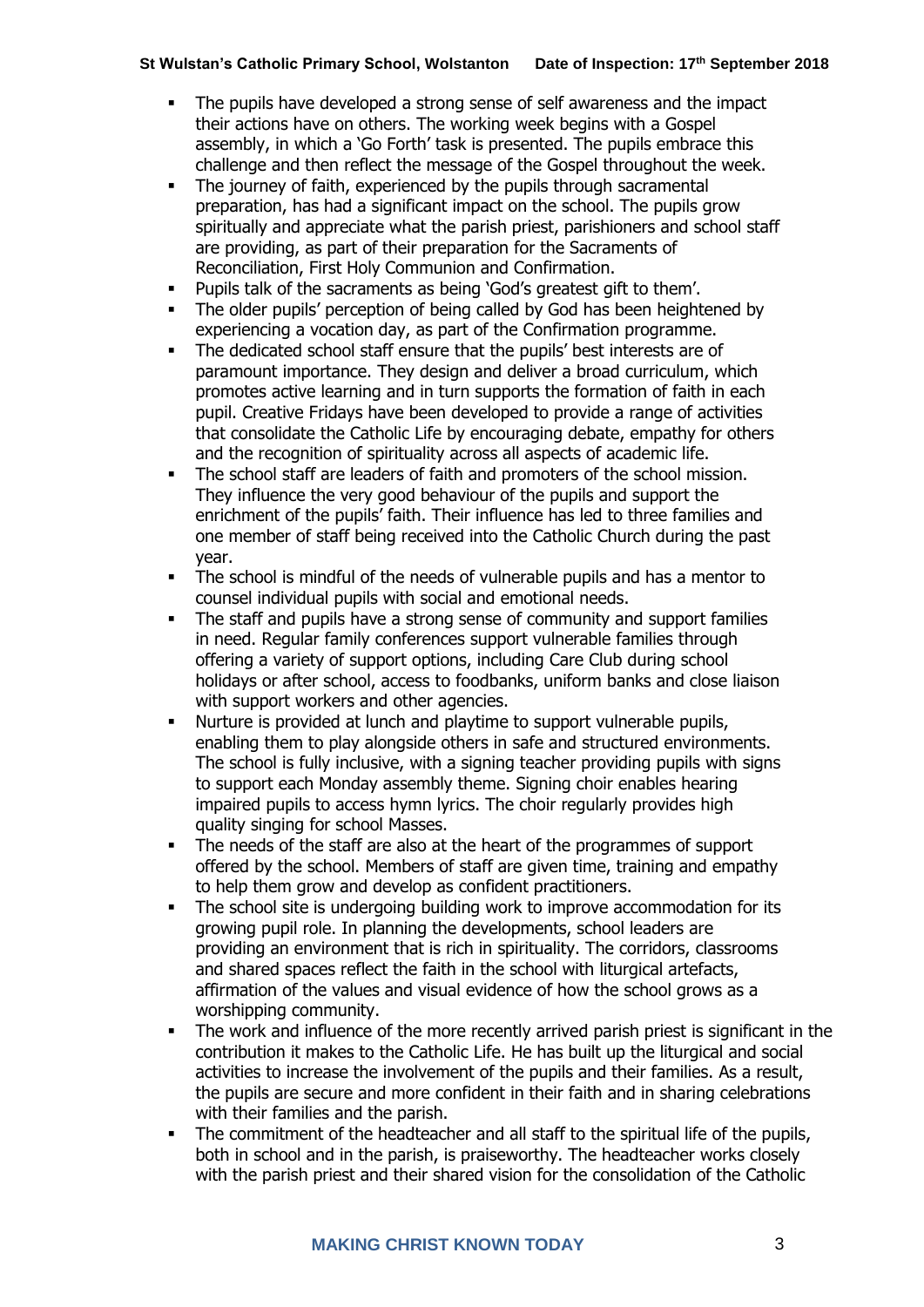Life of the school family has resulted in a community, which is respectful, committed and aspirational in its desire to spread the Gospel message.

- **•** The school weaves its aspiration for social concern through its thoughtful curriculum. Pupils appreciate and understand other world faiths through planned lessons, where different year groups engage in detailed study of a particular faith. This has resulted in pupils recognising and respecting how deeply held beliefs shape lives and communities.
- **•** School leaders and the parish encourage the pupils to take pride in the help they give to others. Through extensive fundraising and charity work, they see their sense of purpose and are encouraged to compare their lives with those in need.
- The motivation for and the range of charities supported is wide and in some cases personal to members of the school. Fundraising events have included the Rotary Club Shoe Box appeal, in which pupils are encouraged to think of Christmas gifts to support children in Romania. The Leukaemia fundraising initiative has been motivated by the support pupils wish to give to a pupil in the school. Furthermore, fund raising has led to a wheelchair being purchased for a child in the infants.
- Support has been enthusiastically given to the Good Shepherd Appeal, CAFOD, Sport Relief, the British Heart Foundation and St Mary's Educational Trust - a school in India, where the parish priest is a patron.
- Year 4 pupils developed a link to the Alzheimer's Society charity through firsthand knowledge from a family member. Pupils understand that helping others is what God wants them to do.
- The pupils' very good understanding of loving relationships and sexual development are well supported using the 'All that I Am' and the 'Growing in Love' schemes and with the involvement of sensitive visiting staff from the health sector. The school is seeking to improve this work further by initiating additional activities.

#### **How well leaders and governors promote, monitor and evaluate the provision of the Catholic Life of the school**.

- In the past three years the headteacher and deputy headteachers have incrementally improved the Catholic Life. Their sincere faith, energy and ability to unite the school family in its mission has resulted in a school where pupils are loved, valued and are confident in their relationship with God.
- The relatively new Religious Education leader has worked well with the senior staff to establish an effective programme for self-evaluation. This involves senior school staff, governors and MAC directors.
- Governors visit the school regularly, both to have a presence in the community and to keep up to date with any developments. These leaders routinely view, evaluate and consider the quality of the Catholic Life. A development plan, based on monitoring, is in place, which sets out actions for improvement.
- The governors can easily cite examples of how their self-evaluation has had a positive impact on the school, including: the improvement of the school environment to reflect its Catholic Faith; the deepening of liturgical knowledge amongst the staff team; the greater involvement of the school in the life of the parish and the stronger links with parents over matters of faith.
- The governors' determination to maintain a strong Catholic Life in the school is also reflected in their appointment and succession planning for staff. They are conscientious and thorough in recruiting staff who will uphold the mission of the school and also bring new ingredients of spirituality to broaden the pupils' experience.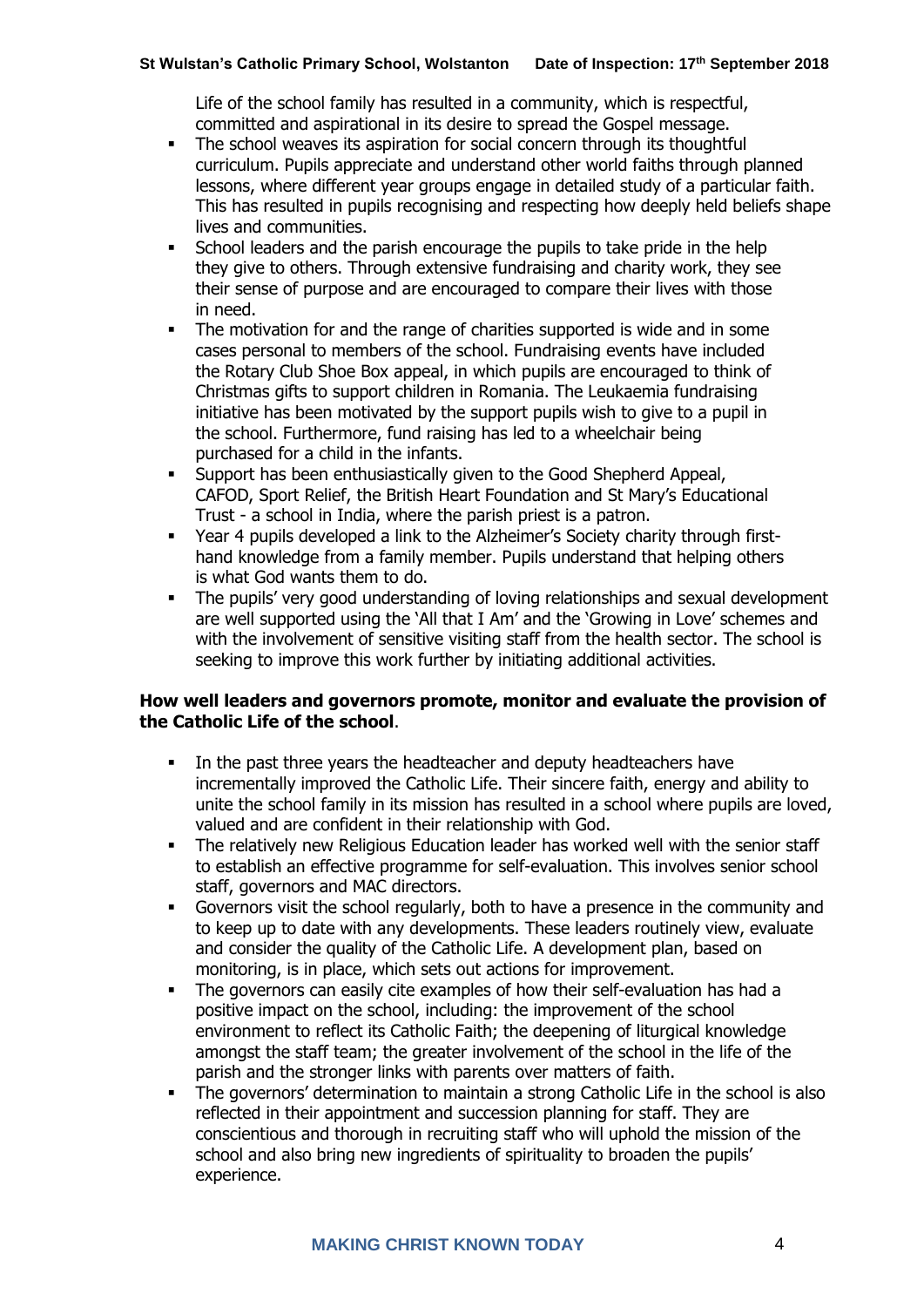- The detail of the Catholic Life provision is comprehensively shared with governors by the headteacher in her reports and frequent discussions. The MAC directors are well informed and have a high level of confidence in the headteacher and deputy headteachers.
- The headteacher has ensured that the staff team are secure about the aspirations she has had for rapid improvement. Training has taken place to develop the teachers' competency to deliver activities based on the Catholic Schools' Pupil Profile. This has resulted in pupils demonstrating deep understanding of how they can recognise and make manifest Christian values in their lives.
- **•** The Christ the King Catholic Collegiate has also played a part in coaching governors and staff. Training sessions have enabled school leaders to define the strengths and weaknesses of the school, informing the direction for progress.
- **EXECT** School leaders have seen a growth in parent engagement, as a result of a more direct sharing of the Catholic Life between home and school. This is evident in the greater number of parent and family members attending Masses, assemblies and supporting pupil trips. The headteacher and governors are presiding over a gradual growth in parental confidence in the school as a Catholic community.
- The school communicates with parents in a variety of ways but communication about the spiritual direction of the school and the impact of the liturgical year on the lives of the pupils would be improved with more regular information and the updating of the school's website.

# **RELIGIOUS EDUCATION**

| The quality of Religious Education.                                                                    | Good |
|--------------------------------------------------------------------------------------------------------|------|
| How well pupils achieve and enjoy their learning in Religious Education.                               | Good |
| The quality of teaching, learning and assessment in Religious Education.                               | Good |
| How well leaders and governors promote, monitor and evaluate the<br>provision for Religious Education. | Good |

#### **How well pupils achieve and enjoy their learning in Religious Education. The quality of teaching, learning and assessment in Religious Education.**

- The quality of Religious Education at St Wulstan's school is good.
- Assessment data provides a picture of the progress made by pupils in Religious Education as they move through the school. On entry to the school, children's attainment in Religious Education is low. Nearly a third of all pupils fail to achieve an expected level in their Reception assessments of Religious Education. However, by the time they reach the end of Year 2, the majority of pupils achieve the expected level, with nearly half of the pupils exceeding this level. The picture is similar at the end of juniors in Year 6. Most pupils leave the school having made good progress, across their primary school career, in their knowledge and understanding of Religious Education.
- Progress in Religious Education is broadly consistent with the other core subjects of English and maths.
- There are some small differences in the achievement of specific groups, which are being addressed by interventions. For example, teaching assistants work closely with pupils with special educational needs to support their understanding of Religious Education and to develop their use of Religious language.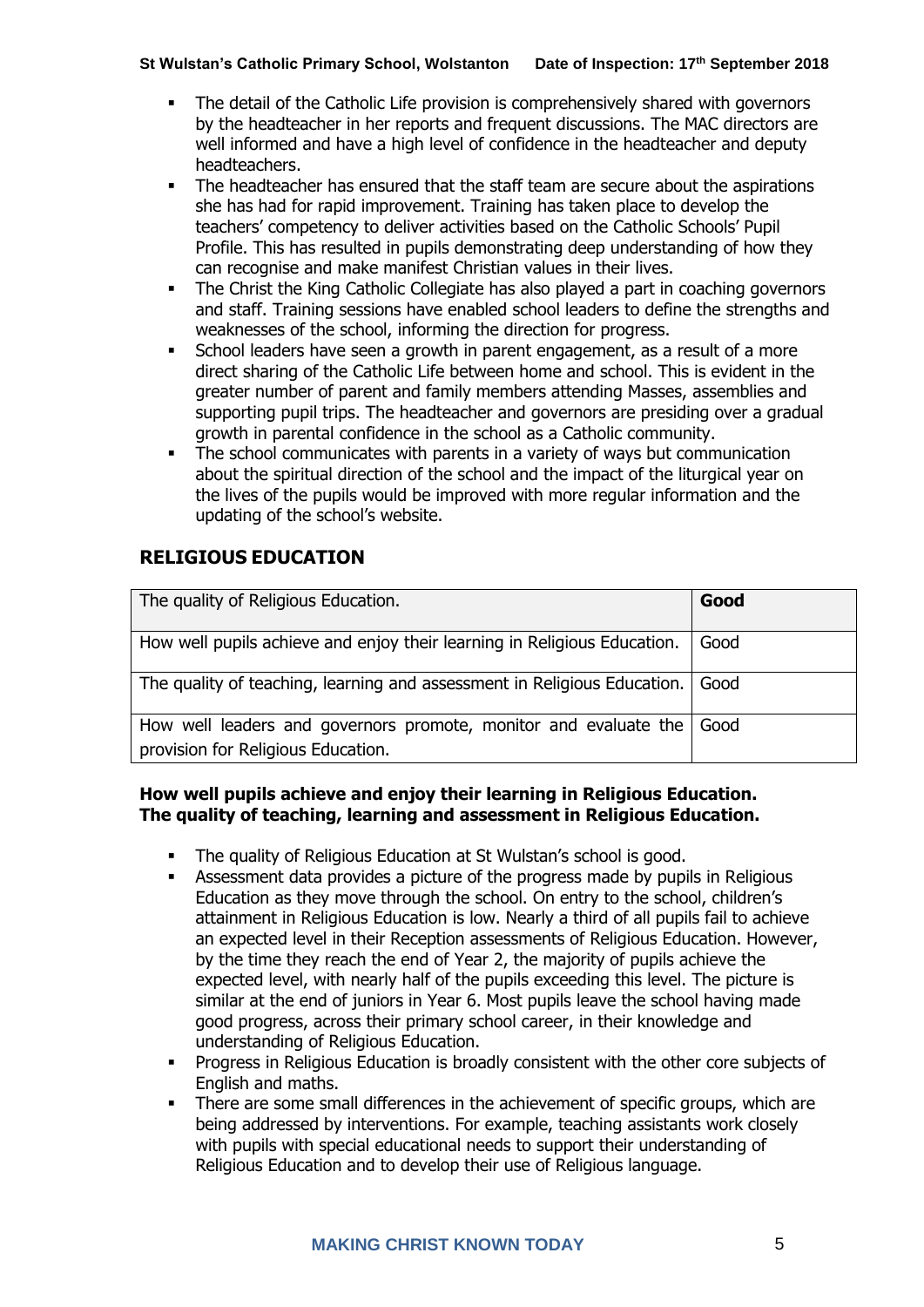- Analysis of data matched with the evidence in pupils' Religious Education books at the end of last academic year indicated a slowing of progress in key stage 1. Leaders used this analysis to inform the deployment of staff for the new academic year, so that the particular cohort would benefit from the input of a more experienced teacher.
- Pupils sincerely enjoy their learning in Religious Education lessons. To each new lesson they bring sound prior learning, which gives them a basis for extending their knowledge and skills.
- Most pupils' work in Religious Education is good. They listen, reflect and respond well, using their comprehensive knowledge of Gospel stories and liturgical themes. They are able to make sincere and meaningful links between everyday family events and the message of the Gospels. Pupils can talk about how their faith strengthens their ability to respond to the needs of others or challenges that they might face.
- Most of the work produced in their Religious Education books and journals is good. It is neat and carefully presented, well-illustrated and bears witness to the depth of pupils' spiritual thinking.
- **•** In some year groups the quality and the amount of work undertaken is not as high as in others. Higher expectations and a review of the coverage and timetable for Religious Education would lead to improvements in this area.
- **•** Some work in pupils' Religious Education books is not of an equally high standard to that seen in their English books. The extension work in some Religious Education books is not as advanced as in English.
- Pupils are clear about how to improve in Religious Education. They understand the school's marking policy and respond to the prompts used by their class teachers. They are motivated by 'thinking man' questions, which help to deepen their understanding of the spiritual issues in hand. They respond well to the questions posed by their teachers when marking their exercise books. Pupils' answers demonstrate that they have thought carefully about the elements of faith taught in a particular lesson.
- Pupils' behaviour in lessons is very good. They have become accustomed to purposeful routines, which help them focus, but also allows them independence in their learning.
- This positive atmosphere for learning supports deep personal discussion and the sharing of spiritual ideas and values. This was well illustrated when a Year 1 class were sensitively talking about the aspects of creation that they were thankful for. Pupils were sincere when exchanging their feelings about what enriches their lives.
- Pupils respond very well in lessons to the sense of God's purpose, which teachers explore. They recognise and are able to define that God has a plan for them and they have an important part to play in sharing his love.
- The quality of teaching in Religious Education is good.
- The best teaching is delivered by teachers who fully utilise their voice, energy, personal witness and subject knowledge to very effectively engage and instruct their pupils. These teachers are clear about the learning that they wish to impart. They know what the pupils should experience, so that almost all pupils make progress in the lesson. At all stages of a lesson, the best teachers will check that their pupils are understanding the task and model the next steps in learning, when required.
- Religious Education lessons provide a range of well-planned content, ideas and emotions, which are delivered through careful questioning, taking account of different pupils' needs. For example, in a Year 6 lesson the teacher inspired the pupils to discuss the challenges that they face and made a realistic link with the lives of the disciples, who were challenged when following Jesus.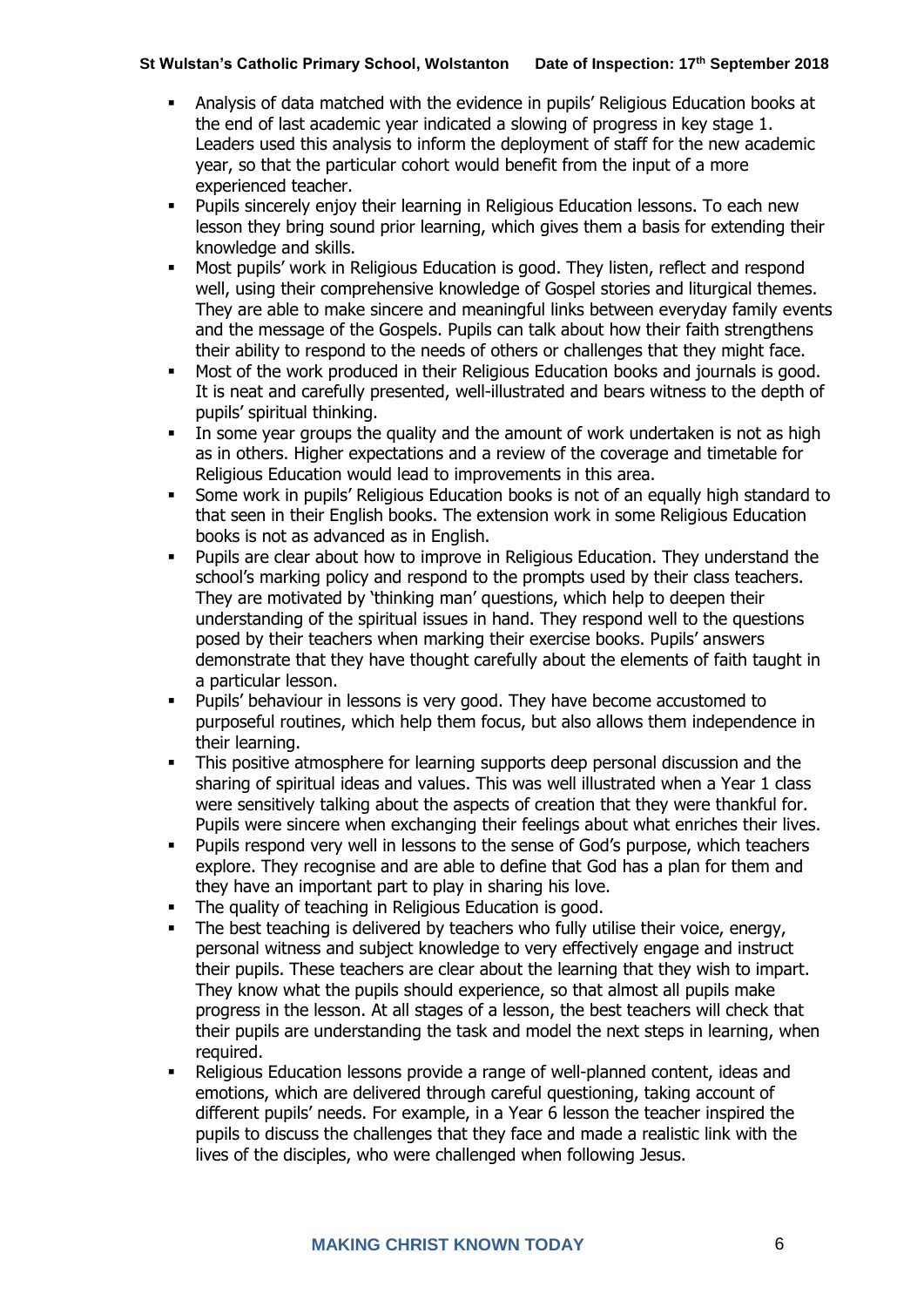- Good teamwork between classroom staff, at the school, is a key ingredient to successful lessons.
- Teachers use assessments effectively to plan activities for their pupils. Differentiated tasks, which are supported by teaching assistants, help most pupils achieve well in Religious Education lessons.
- Some lessons, and the resulting work in pupils' books, are not as consistently good over time. Where teaching is less strong, pupils are not clear about the learning intentions. Teachers modelling tasks for pupils, having higher expectations of work and ensuring that all pupils are involved in the discussion about issues of faith could improve this.

#### **How well leaders and governors promote, monitor and evaluate the provision for Religious Education.**

- The governors, the headteacher and deputy headteachers recognise the importance of Religious Education in the curriculum.
- Through planned and regular monitoring activities, reports in committee meetings and analysis of assessment data, the school leaders have gained a detailed knowledge of the strengths and weaknesses of progress and attainment in each year group.
- The coaching of teaching, sharing of strategies in staff meetings and targets in teachers' performance management all add to the drive to improve teaching and learning in Religious Education.
- The more recently appointed Religious Education leader has quickly identified areas for improvement in the delivery of teaching and learning. She has met with individual staff to support the development of good practice across all year groups.
- Where teachers are new to Catholic education, training has been organised to strengthen their understanding of the syllabus and how they can help pupils to understand and reflect on the message of the Gospels.
- The governors have challenged the senior staff to address any identified weaknesses. As a result, governors have clear expectations for the deployment of staff and the need for close monitoring of groups that have been identified as under-performing.
- The Headteacher and leadership team have designed the curriculum which inspires, meets the needs of all pupils and is rich in liturgical content. The leadership team have developed a strong coaching culture, which supports teachers in capacity to improve, managing workload and enabling time to fully plan their activities.
- Teaching staff, who have joined the team more recently, confirmed their appreciation of the support they have received in building their subject knowledge and creating strategies for effective teaching.
- Whilst the Religious Education leader has a good grasp of the curriculum and how it might be delivered, an overview of assessment data, combined with lesson observations and work scrutinies, is yet to be formed. Once a full analysis is determined the planning of Religious Education will be more effective.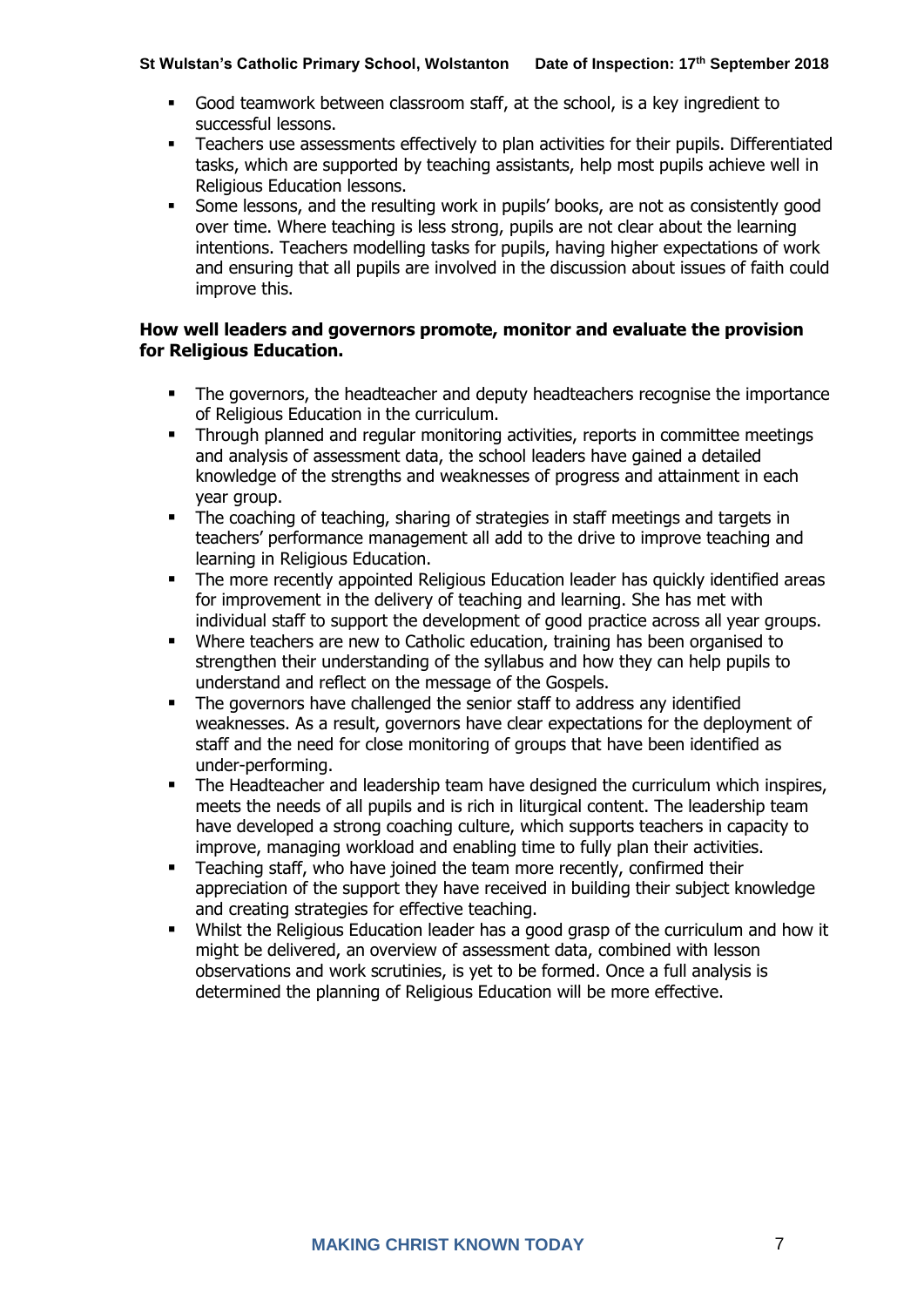# **COLLECTIVE WORSHIP**

| The quality of Collective Worship.                                                | <b>Outstanding</b> |
|-----------------------------------------------------------------------------------|--------------------|
| How well pupils respond to and participate in the school's Collective<br>Worship. | Outstanding        |
| The quality of Collective Worship provided by the school.                         | Outstanding        |
| How well leaders and governors promote, monitor and evaluate the   Outstanding    |                    |
| provision for Collective Worship.                                                 |                    |

# **How well pupils respond to and participate in the school's Collective Worship.**

# **The quality of Collective Worship provided by the school.**

- Collective Worship at St Wulstan's School is outstanding.
- Collective Worship in the school absorbs all and has a most positive devotional benefit.
- When experiencing the celebration of Mass with the parish, the Go Forth Gospel assembly, class prayer or class liturgy, it is evident that the pupils and staff are closer to God and one another through their shared worship.
- Pupils understand what worship is about and are comfortable when praying. They say community prayers with passion, pride and reverence. They reflect silently and thoughtfully.
- **•** The pupils appreciate that singing is a form of prayer and their high vocal quality contributes to uplifting, prayerful celebrations.
- Collective Worship is well organised and skilfully delivered and includes doctrinal knowledge alongside the devotional experience. For example, during the Go Forth assembly, led by the headteacher or deputy headteachers, the theme from the recent Sunday Gospel is explored and linked to Catholic values or the mission of the school. The pupils are encouraged to live out the Gospel message throughout the week and incorporate the values in to their daily interaction with others. Furthermore, a Go Forth area of reflection has been created at the front of the school, where pupils can pause for a moment to write a prayer and offer an intercession.
- A significant development in the provision of Collective Worship in the school is that pupils of all ages are fully involved in designing, shaping and delivering worship. The headteacher and her team have initiated 'Creative Fridays' for all pupils. The timetable allows for the pupils to plan and develop liturgies of their own during their independent activities on Fridays.
- For the seasons of Lent and Advent class groups will select their themes, write prayers, organise artefacts and visual presentations and then lead a class liturgy or school assembly utilising their own skills and inspired from their personal faith.
- Collective Worship at St Wulstan's is inclusive. The staff are inspirational leaders of prayer and older pupils will act as role models to younger members of the school through their witness and reverence.
- The signing choir provides a powerful example of the range and depth of Collective Worship. This choir is the result of the support offered for hearing impaired pupils. Many pupils from across the age groups are led by a skilled teacher in presenting hymns through sign language. The words of the hymn and the depth of the experience are made sacred through this movement.
- Each class prayer area contains a class prayer book. Pupils are invited as prayer leaders for the day to write a prayer, which they will then read as part of the daily prayer cycle. These prayers reflect the varied aspirations, intentions and hopes of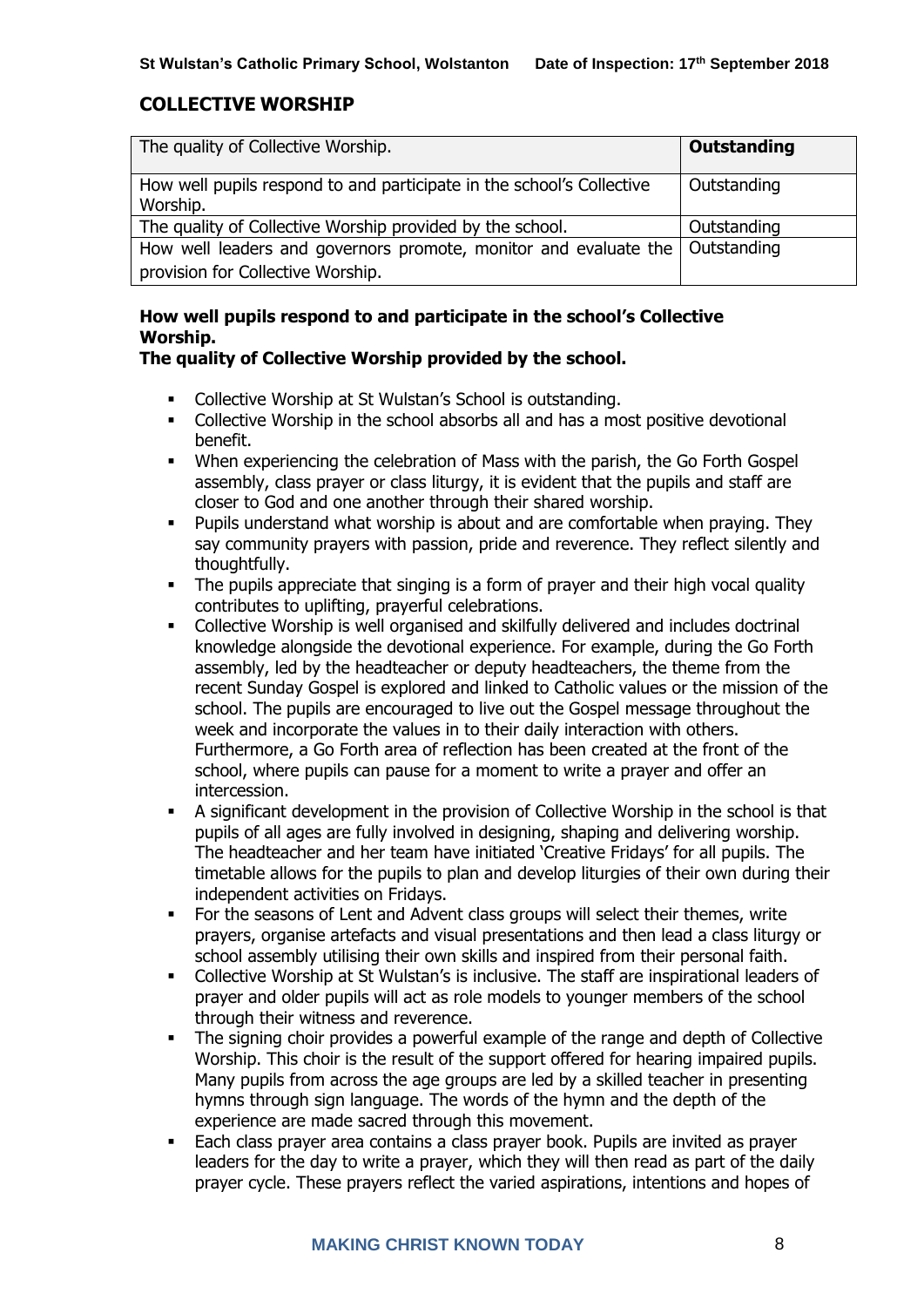the pupils. The respect shown for these prayers, by all the members of the class, is a testament to the value pupils place on prayer.

**•** Prayer intentions for the needs of the wider world are shared in a meaningful way, helping the pupils to understand and empathise with their global family.

#### **How well leaders and governors promote, monitor and evaluate the provision for Collective Worship.**

- Staff members, with the sensitive support of the parish priest, lead liturgy in an absorbing and devotional manner.
- Leaders and governors have an excellent knowledge of the liturgical year and are committed to providing every opportunity for quality Collective Worship, to navigate the school family through the seasons of the Church.
- **•** The regular evaluations of Collective Worship, undertaken by school leaders, have led to an increase in the frequency of Mass, a revised timetable for assemblies and a growth in the number of celebrations for important feast days.
- Governors regularly attend Collective Worship, including school and class Masses and class liturgies. They bring back their impressions and evaluations to their meetings. By working together with the school and the parish priest, they have been very pleased to acknowledge the growing depth of prayer amongst the pupils and the greater attendance at Mass at the weekend in the parish.
- The 'Creative Fridays' initiative, where almost all pupils prepare worship, has come about as a direct result of the leaders' evaluations of monitoring. The impact on pupils has been powerful, in terms of the ownership of prayer and the sincerity generated in their hearts.
- Furthermore, these evaluations have resulted in improved opportunities for parental involvement and engagement of members of the parish community.
- When planning Collective Worship, the headteacher and staff ensure that the content is relevant to the lives of the pupils. For example, in the midst of a Year 1 lesson, where pupils were writing prayers of thanks for God's gifts of creation, the teacher prompted pupils to reflect and discuss their own blessings. Their conversations were animated and supportive and there was a sincere belief amongst the pupils that God was listening.
- Training for all stakeholders has taken many forms. Newer staff have been coached in the delivery of Collective Worship; governors and leaders have been inspired by training and spiritual discussion at MAC level. The Christ the King Catholic Collegiate have establish a routine for shared Collective Worship at specially arranged Masses. Pupils and students from within the MAC pray together and share their approaches to Collective Worship. This then uplifts the quality and spirituality of Collective Worship for all.
- **•** The pupils, staff and governors are well supported in their planning of Collective Worship by the parish priest, who is eager to continue the growth of the school family through prayer and reflection. This partnership is paying dividends, so that when the school celebrate Mass together the elements of learning and sharing in God's love are witnessed by all.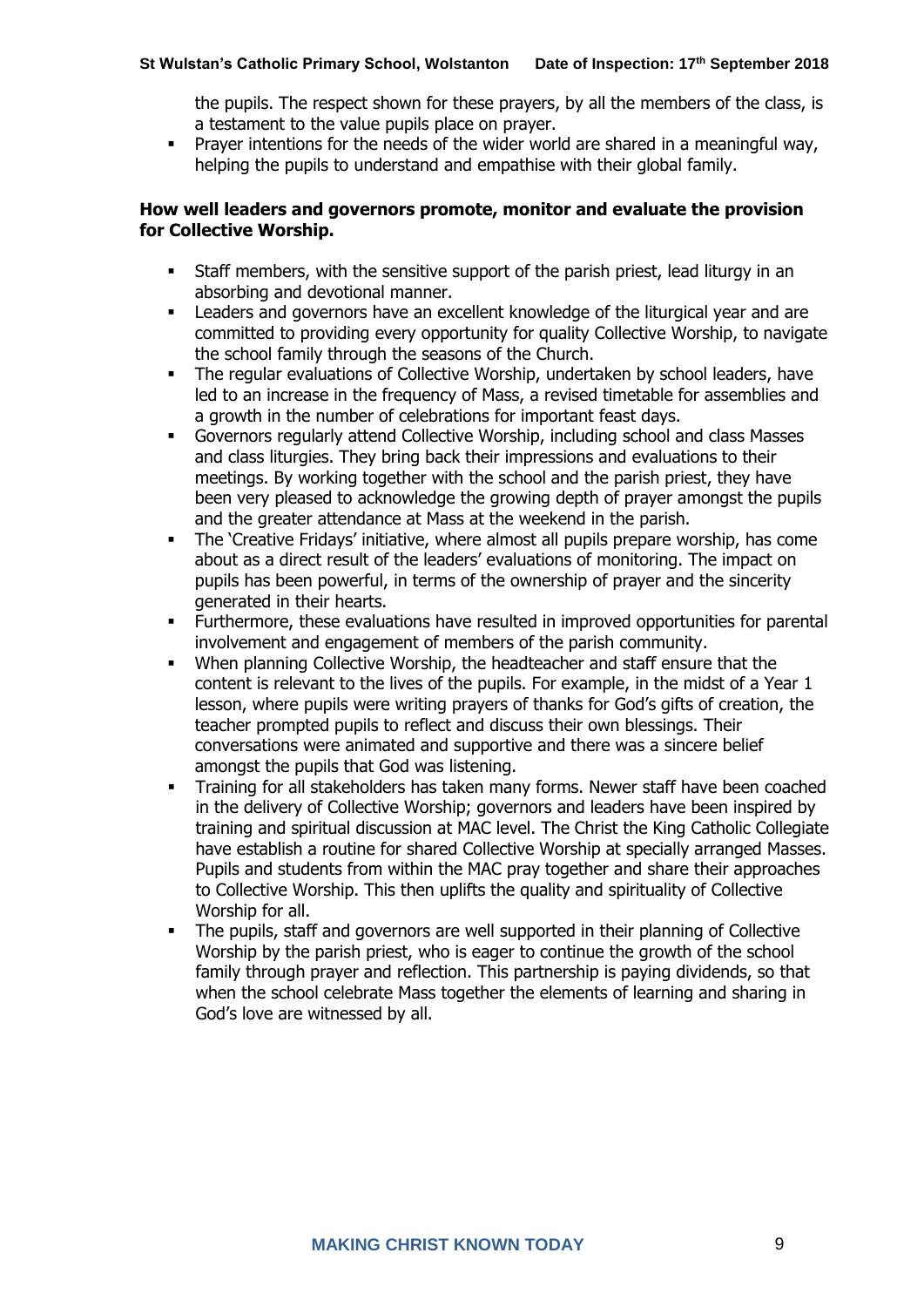#### **SCHOOL DETAILS**

| Unique reference number                                                                  | 143352                         |  |
|------------------------------------------------------------------------------------------|--------------------------------|--|
| Local authority                                                                          | Staffordshire                  |  |
| This inspection was carried out under canon 806 of Canon Law and under Section 48 of the |                                |  |
| 2005 Education Act.                                                                      |                                |  |
| Type of school                                                                           | Primary                        |  |
| School category                                                                          | Multi Academy Company          |  |
| Age range                                                                                | $3 - 11$ years                 |  |
| Gender of pupils                                                                         | Mixed                          |  |
| Number of pupils on roll                                                                 | 441                            |  |
| Appropriate authority                                                                    | The board of directors         |  |
| Chair of the board of directors                                                          | David O'Leary                  |  |
| Chair of governors                                                                       | Sharon Brammeld                |  |
| Principal                                                                                | Joanne Kirkham                 |  |
| Telephone number                                                                         | 01782 973722                   |  |
| Website address                                                                          | www.st-wulstans.staffs.sch.uk  |  |
| Email address                                                                            | office@stwulstansprimary.co.uk |  |
| Date of previous inspection                                                              | December 2013                  |  |